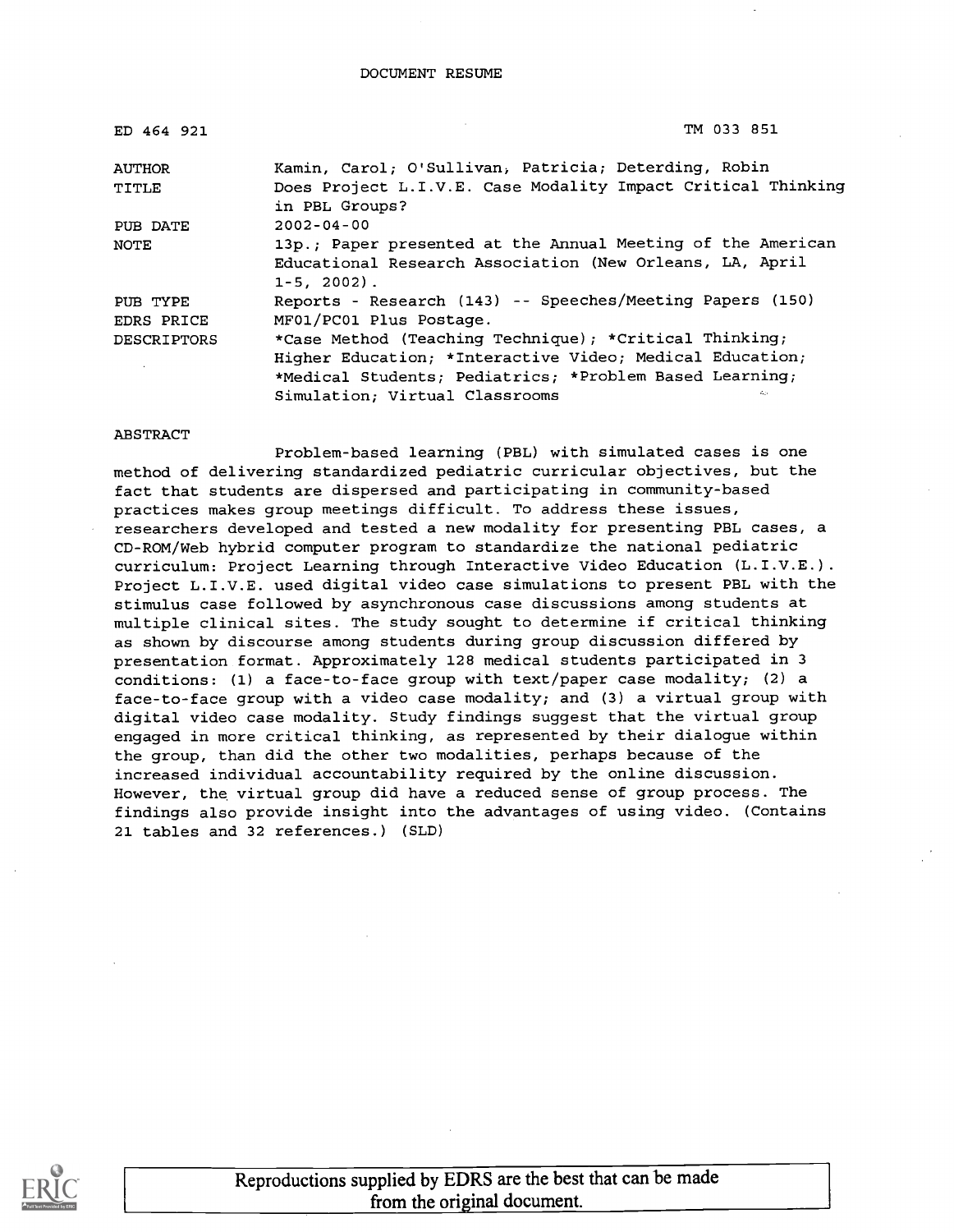## Does Project L.I.V.E. Case Modality Impact Critical Thinking in PBL Groups?

# Carol Kamin Patricia 0' Sullivan Robin Deterding

Paper presented at the 2002 AERA Annual Conference

BEST COPY AVAILABLE

| ₹      |  |  |
|--------|--|--|
| い      |  |  |
| ထ      |  |  |
| ო<br>ო |  |  |
| o      |  |  |
|        |  |  |

1

PERMISSION TO REPRODUCE AND<br>DISSEMINATE THIS MATERIAL HAS BEEN GRANTED BY

<u>Kamin</u>

TO THE EDUCATIONAL RESOURCES INFORMATION CENTER (ERIC)

U.S. DEPARTMENT OF EDUCATION Office of Educational Research and Improvement EDUCATIONAL RESOURCES INFORMATION

CENTER (ERIC) O This document has been reproduced as received from the person or organization originating it.

Originating it.<br>
■ Minor changes have been made to<br>
improve reproduction quality. improve reproduction quality.

> o Points of view or opinions stated in this document do not necessarily represent official OERI position or policy.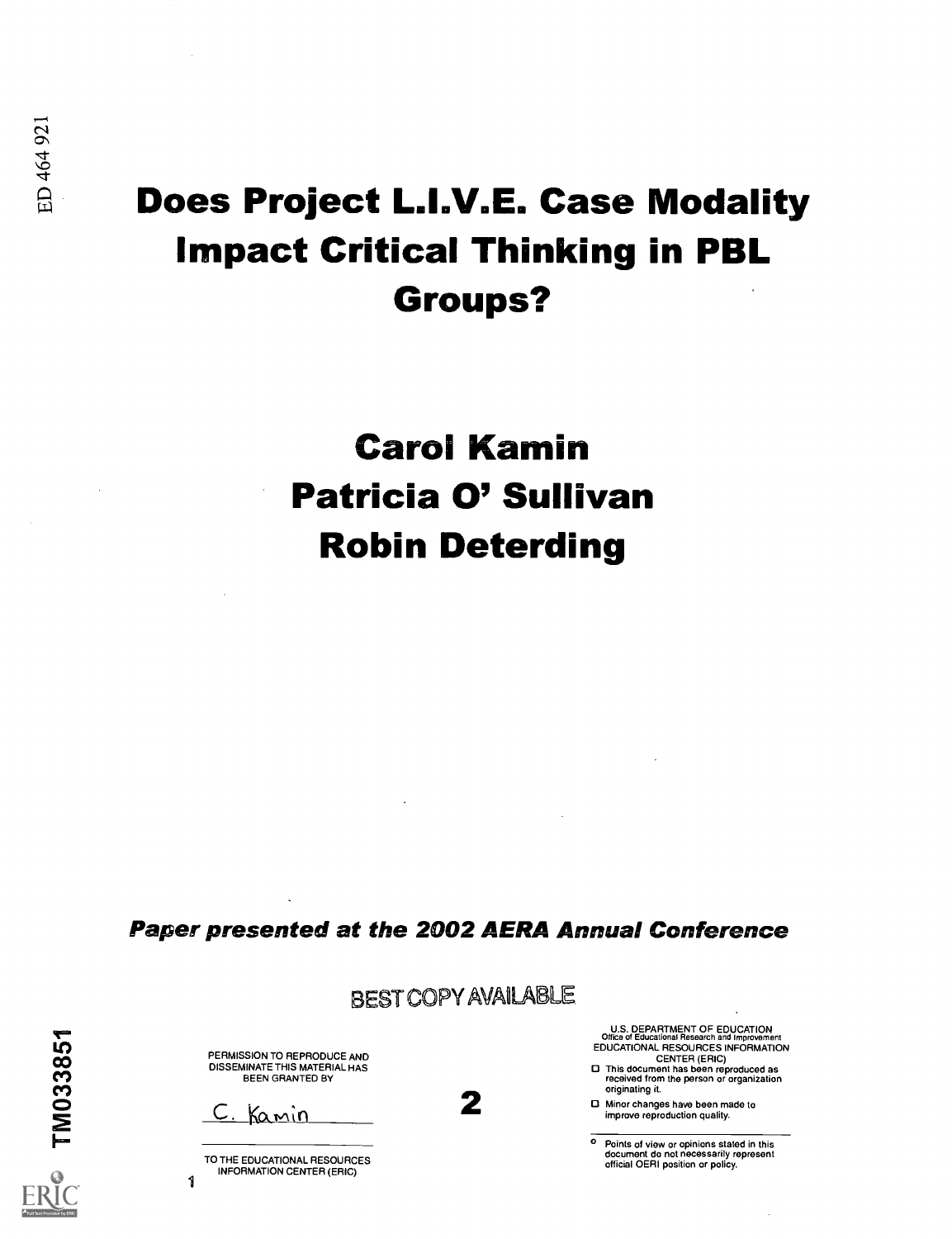#### Does Project L.I.V.E. Case Modality Impact Critical Thinking in PBL Groups?

Carol Kamin, Ed.D., Patricia O'Sullivan, Ed.D., Robin Deterding, M.D.

Educators frequently run into a mismatch between what students need to learn and their opportunities to learn in clinical education. Consider the following examples. First, students learning about pediatric care directly with patients may see limited kinds of cases depending on the season. In winter and spring, respiratory diseases predominate, but fall more commonly brings croup and diarrhea with dehydration. However, students must gain competency in understanding and treating all of these clinical pediatric conditions. Second, the Council on Medical Student Education in Pediatrics (COMSEP) reports that students do not have enough time to gain competencies in areas such as child abuse, genetic disease, and adolescent issues during a pediatric clerkship.<sup>1</sup> Third, the clinical portion of medical education is increasingly centered in community-based practices. This decentralization enhances exposure to primary care, but creates difficulty in administering a standard curriculum.

Problem based learning (PBL) with simulated cases is one method of delivering standardized pediatric curricular objectives; however, dispersed students make group meetings difficult. To address these issues, we have developed a new modality for presenting PBL cases, a CD-ROM/web hybrid computer program to standardize the national pediatric curriculum: Project L.I.V.E. (Learning through Interactive Video Education).<sup>2</sup>

While Project L.I.V.E. may resolve some curricular issues, it must also maintain or enhance the goals of PBL. PBL is designed to promote skills in critical analysis, self-directed learning, and problem-solving.' Groups scrutinize ideas, which encourages inquiry-based attitudes that depend upon recognizing problems and logically assessing evidence. These skills reflect the construct of critical thinking. Medical educators often discuss teaching methods that encourage in-depth processing, a characteristic of critical thinking. This in-depth processing, or deep learning, is necessary to derive clinical inferences from available data (deductive reasoning), recognize unstated assumptions by weighing evidence, and distinguish between weak and strong arguments.<sup>4</sup> In PBL, students demonstrate this critical thinking in their group discussions. We must ensure that this continues in Project L.I.V.E.

PBL typically uses paper (text) cases that allow the patient's story and physical examination findings to unfold. However, unlike adult patients who can provide a history, pediatric patients very often cannot. Therefore, the text case modality may limit PBL. Physicians must recognize visual and auditory cues to accurately diagnose a child. Using a video case modality rather than text modality may better approximate reality and allow the student to work on observational skills.

Project L.I.V.E. uses digital video case simulations to present PBL. These cases serve as a stimulus for learning followed by asynchronous case discussions among students at multiple clinical sites. This discussion is key to learning in PBL. Thus, the CD-ROM/web hybrid program provides a new "virtual" modality for presenting a PBL case.

While the case is the stimulus in the PBL experience, actual learning occurs during the group's collaborative discussion of the case. Providing structure for students to discuss the case asynchronously with a facilitator was a key component of the program's design. This meant

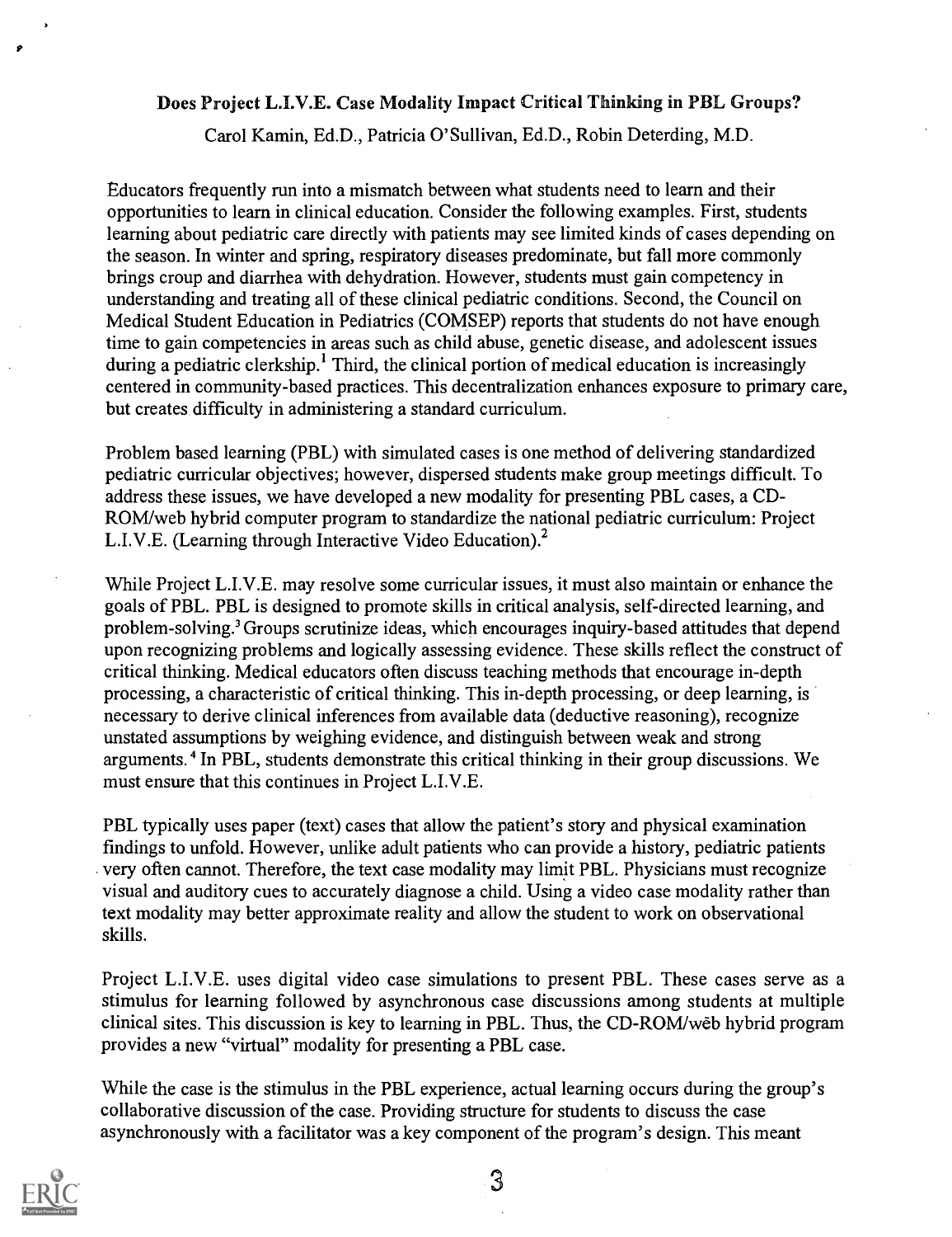students had to write their thoughts and arguments rather than speak them. As a result of the reflective and explicit nature of writing, the virtual modality may have inherent advantages over speech in promoting higher order thinking among the group.'

This study sought to determine if critical thinking as exemplified by the discourse among students during group discussion differs among groups receiving the same case with the same facilitator in one of three formats. The formats were (1) a face-to-face group with a text/paper case modality, (2) a face-to-face group with a video case modality, or (3) a "virtual" group with a digital video case modality.

### Theoretical Framework

The theoretical framework draws from three sources: the relationship of PBL and critical thinking, critical thinking and discourse, and the effect of case modality. To look at the virtual modality particularly in light of discourse requires drawing from the computer mediated communication/conferencing (CMC) literature.

PBL and Critical Thinking. Researchers in Sweden found that after they introduced problembased learning in the curriculum, students' perceptions that the curriculum encouraged critical thinking significantly increased.' The Swedish article was one of the few PBL studies in the medical education literature to mention critical thinking even though its properties appear to be synonymous with many of the goals of a PBL curriculum. Kamin and colleagues (2001) tied a number of concepts measured in PBL to critical thinking.' They concluded that critical thinking is a broader construct than the individual constructs of self-directed learning, problem-solving, or creative thinking.

Critical Thinking and Discourse. In the 1990s, Garrison (1991)<sup>8</sup> incorporated the work of Dewey (1933)<sup>9</sup> with that of Brookfield (1987)<sup>10</sup> to propose the following five stages of critical thinking: 1) Problem identification 2) Problem definition, 3) Exploration, 4) Applicability and 5) Integration.

Using Garrison's model as a framework, Newman et al conducted a content analysis of transcripts to measure critical thinking in small group discussions." They developed categories for each of Garrison's five stages. They then applied a concept introduced by Henri (1991) who suggested indicators of surface processing (surface learning,  $x^s$ ) and in-depth processing (deep learning, x<sup>d</sup>), reflecting the learner's level of information processing.<sup>12</sup> Newman and colleagues (1997) applied Henri's concept and, based on their content analysis, developed a code to analyze discourse. This code contained in-depth and surface descriptors within each stage of Garrison's model. Further, they calculated a Critical Thinking Ratio by computing  $(x^d - x^s)/(x^d + x^s)$  for each of the five stages.<sup>13</sup> Lack of interrater reliability in coding led Kamin and colleagues to refine this code resulting in interrater agreement exceeding .80.7

Two recent studies report on critical thinking and discourse in on-line environments. Bullen (1998) assigned 13 students a score of extensive use of critical thinking (3), moderate use of critical thinking (2), or minimal use of critical thinking (1). The mean critical thinking score was 1.83. Only three students received scores higher than two.<sup>14</sup> Fabro (1998) used surveys, interviews, and focus groups to gain student perspective on effectiveness of computer conferencing to develop higher order thinking skills. Three themes were related to cognition:

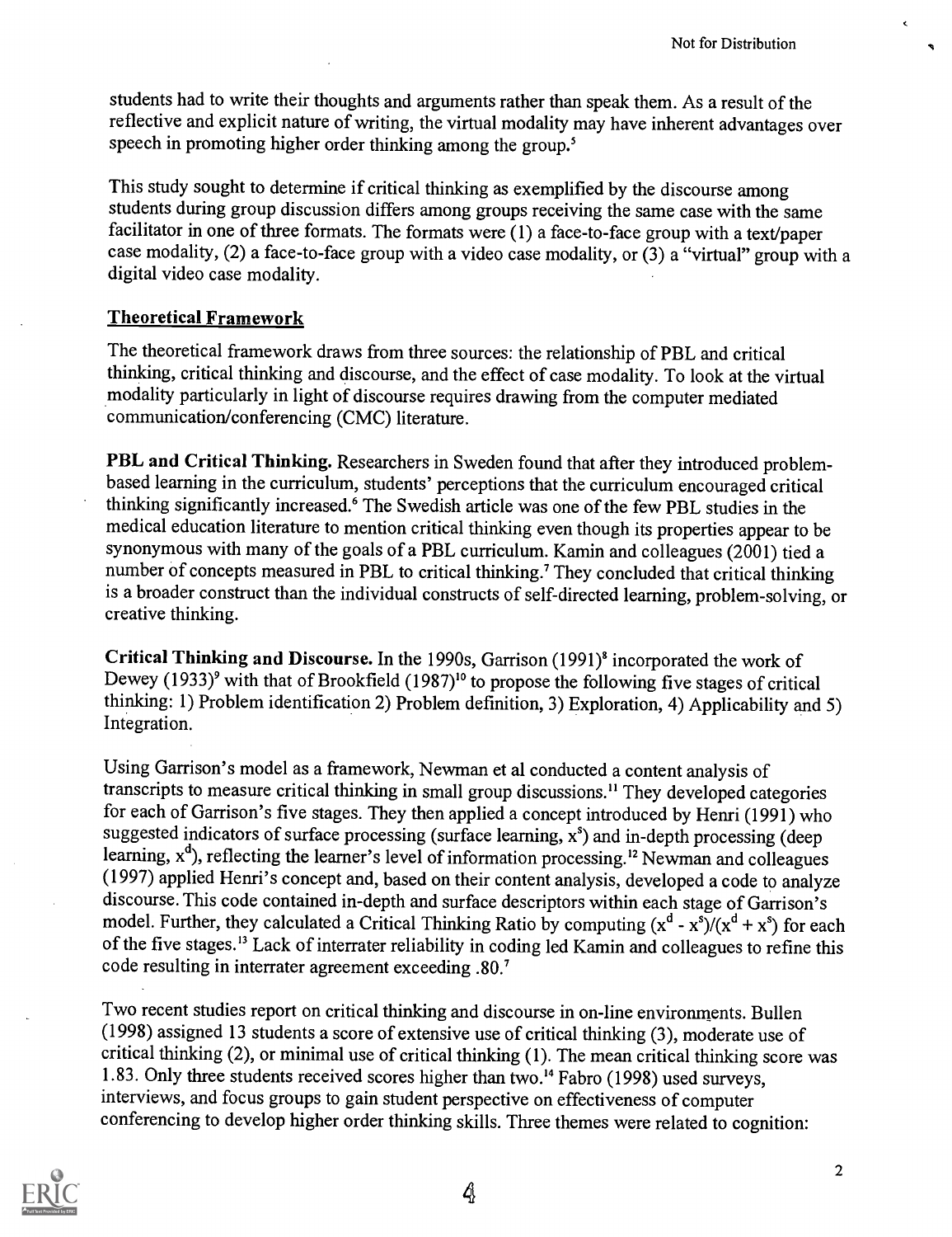written text, delivery, and critical thinking. One, some students said that they had to think more about their responses because they were written, But others felt that communicating in text could contribute to miscommunication. Two, students agreed that critical feedback from the instructor was essential to the course delivery. Three, students said they were hesitant to critically analyze arguments that their peers presented, and suggested modeling and facilitating to promote critical thinking.'

Case Modality. Dual coding theory leads us to anticipate differences in outcomes between a digital video case and a text case. Dual coding theory suggests that the use of visualization enhances learning and recall, in part because images and words are processed in different parts of the brain.16 People remember images better than words because they are more likely to code them redundantly, providing two representations rather than one.<sup>17</sup> This may help reduce cognitive load in working memory aiding learners with a weaker background in the subject matter through visualization of concepts.<sup>18</sup> The learner, an active participant, selectively attends to and scans a stimulus, interpreting important details to perceive meaning.<sup>19, 20</sup> While students might remember visual information more easily, they first have to accurately perceive it.

Researchers studying dual coding theory generally use photographs and some have used animation, $^{21}$  but few have used video. We found three studies that examined the impact of video instead of text on learning. LeeSing and Miles (1999) studied digital video, audio, and pictures with text computer presentations and found the only significant difference in outcomes was in time spent to complete the modules.<sup>22</sup> The audio presentation took longer. The digital video was a lecture, not a case simulation.

Bowdish and colleagues (2001) studied face-to-face PBL groups with a computer-based video case (8 groups) and with a text case (8 groups). Overall, the video case groups performed better than the text case groups on a written examination.<sup>23</sup> Sakowski, Rich and Turner (2001) found that students using web-based case simulations as an individual exercise did not perform differently on the clerkship written examination than those in the traditional clerkship curriculum.<sup>24</sup> However, this case simulation lacked a collaborative dialogue about the case. It was also unclear how much of the case was on video or how sensitive the test questions were in detecting learning differences. Overall, few relevant studies could direct our investigation to detect differences based on format.

### **Methods**

Data Sources or Evidence. Approximately 128 third year medical students rotated through the pediatric clerkship in groups of 16 during the eight rotations for the year. For their first PBL case, we placed students in one of three groups, 1) a face-to-face group with a text/paper case 2) a face-to-face group with a video case and 3) a virtual group with the digital video case. The same faculty member facilitated all groups. All groups did the case in the same week of their rotation. Face-to-face sessions lasted 2 to 3 hours across two different meetings with work on learning issues in between sessions. Sessions were audio taped and transcribed. The transcriber removed student identifiers from all group transcripts. The virtual groups had deadlines (e.g., turn in learning issues by Tuesday at 5 p.m.) but they could work at their own convenience during the week. These students had to post their facts about the case and hypotheses before viewing what other students said. Virtual group discussion was collected in an Access database.



5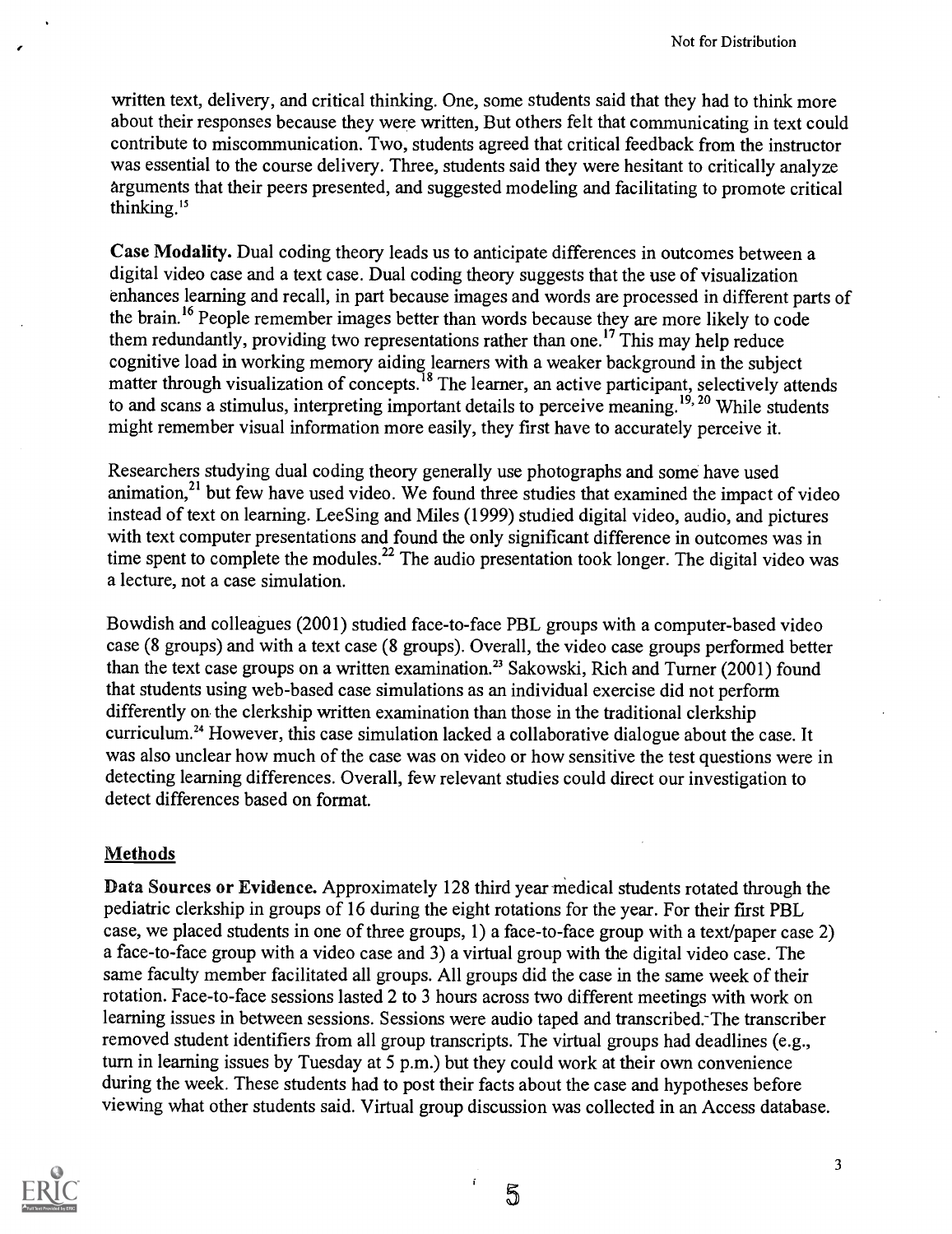PBL Cases. Medical schools generally use two types of PBL cases, free inquiry and guided design. Free inquiry allows students to ask their own questions as they gather data. Guided design merges case method and programmed instruction.<sup>25</sup> Student feedback occurs in the unfolding presentation of the case. We used guided design in a case about a baby with altered mental status. The students learned how to recognize and assess this status and develop a differential that includes child abuse. The text modality allowed the patient's story to unfold ina narrative format and discussion of the case with a facilitator. In the video modality, the students viewed the baby's story. The face-to-face group discussed the case with the facilitator. In the virtual modality, the students saw the baby's presentation unfold in video, but their discussion occurred on-line asynchronously with a facilitator.

Content Analysis. The coder coded the transcripts using a content analysis coding system.<sup>7</sup> The coder was blind to group type. However, some dialogue suggested the modality. For example, "Who wants to be the scribe?" indicates a face-to-face group and, "Does somebody want to read this?" indicates a text case. Also, completed thoughts without interruptions and additions from other students reflected a virtual group dialogue. An example of uninterrupted dialogue from a student in a virtual group follows:

> Student 1: "Yes, I think that this child cries whenever moved or touched and that MOC [mother of child] reports that he has been difficult to arouse and that these both meet the above [referring to another student's comments] criteria. I believe that the \$50 phrase for not acting right would be mental status changes, including hyperirritability that can evolve to lethargy and coma."

The coder received identically formatted electronic files without student identifiers. The unit of analysis was the total group dialogue, composed of either the two to three hours of transcription or all of the exchange that occurred on-line. Using the coding scheme, the researcher placed each distinct unit into one of 35 indicators reflective of the five critical thinking stages and group process issues. Interrater agreement on placement exceeded 0.80.7 For each of the five critical thinking stages, a critical thinking ratio between  $-1$  and  $+1$  was calculated. The critical thinking ratio,  $(x^d - x^s)/(x^d + x^s)$ , was independent of the quantity of participation, reflecting only the quality of the discussion. Calculating a ratio eliminated the problem of the different amounts of time groups spent discussing the case, since face-to-face groups had limited time. When the hour was up, it was sometimes difficult for students to remain, while virtual groups were unconstrained by time.

Dialogue unrelated to critical thinking or discussing the case reflects group process. To represent all of the dialogue that is occurring we coded group process category into four indicators: rapport building, explaining process, negotiating learning issues, and making a commitment. An example of dialogue coded in rapport building follows:

Facilitator: "It's funny, but after two cases, I can see where you're going to lead your lives, what professions you're choosing. I just have hunches. I have no idea." Student 1: "What are you looking for?" Facilitator: "This is the neurosurgeon." Student2: "See, if I had my backpack here we'd have all the answers." Student 1: "What's in your backpack?" Student 2: "Every book known to man. It's going to break my back though."



6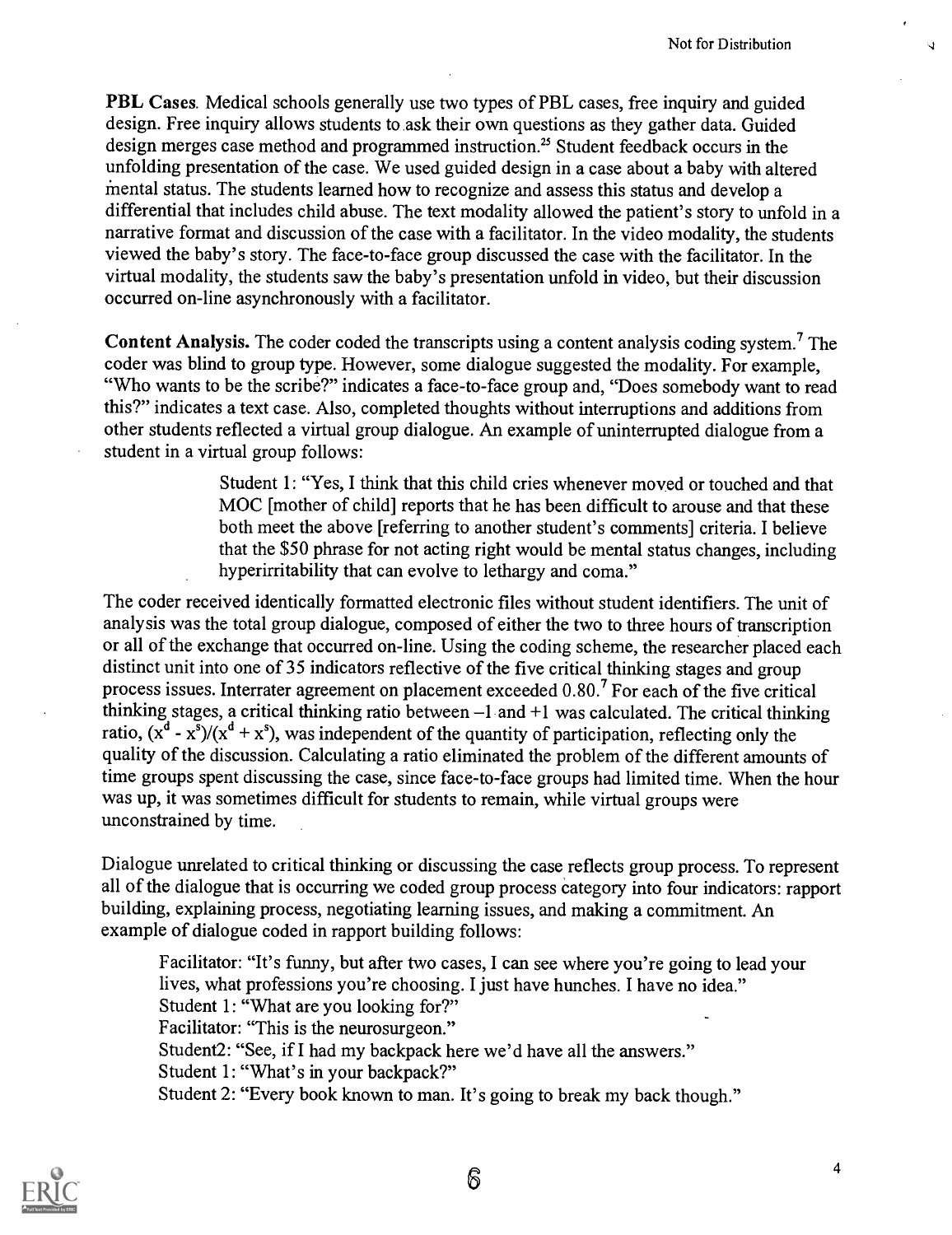Data analysis: Since this study involved a small number of groups, we chose univariate analyses and used a non-parametric analysis, the Kruskal-Wallis Test., to compare the critical thinking ratios for each stage across the three types of groups. We considered p<.1 to be significant due to the exploratory nature of the study, but we have an inflated Type I error because of the multiple analyses of correlated variables.

#### **Results**

÷,

Because of transcriber unavailability, technical difficulties, and problems implementing the study, we had complete transcriptions of the first PBL case from 13 of the 24 groups Four groups used the text case, four used the video case, and five groups were virtual with the video case. We calculated five critical thinking ratios for each group corresponding to Garrison's five stages (See Table 1). The correlation among the stages ranges from 0.22 to 0.50 using Kendall's tau. There were significant differences for each stage. The virtual groups had the highest critical thinking ratio (See Table 1). The video was higher than the text critical thinking ratio except in the problem identification stage.

Table 2 provides descriptive statistics for the counts of each process category. This is a raw count of the number of units coded for each indicator in the group process category. In general, there was little evidence of group process for the virtual groups. Both the text and video groups were high in rapport building, but the video group engaged more in explaining and making a commitment than the text group did.

#### Discussion

Many institutions are interested in developing web-based cases particularly to accommodate distance learners. While cases represent the curriculum and serve as a stimulus, they are only one part of PBL. In fact, little is known about how case structure and presentation might impact learning even with face-to-face groups. This study suggests that the virtual group engaged in more critical thinking represented by their dialogue within the group than did the other two modalities perhaps because of the increased individual accountability required by the on-line discussion. Students may have taken more time to reflect and formulate their comments before sending responses. However, the virtual group had a reduced sense of group process.

The findings also provide some insight into the advantage of video. The text case gave the students the information; whereas, students using the video case had to first perceive the information and then struggle to articulate what they saw. Thus, the video groups were lower in critical thinking in the problem identification stage. However, this effort seemed to benefit the group discourse in other stages of critical thinking such as problem description, applicability and integration. Consider the following dialogue from text case that includes a description of a baby with altered mental status and a statement from the physician that she believes the baby is lethargic. (In this case, lethargic, a semantic qualifier or cluster of symptoms is used.)  $^{26}$ 

> Student 1: "I'm concerned about a couple of the descriptors that have been used, being lethargic and grunting respirations. I'm concerned that he can't sit on his own if that's something he can already do." Facilitator: "What does a lethargic child look like?" Student 2: "Sort of floppy." Facilitator: "Floppy?"



.్7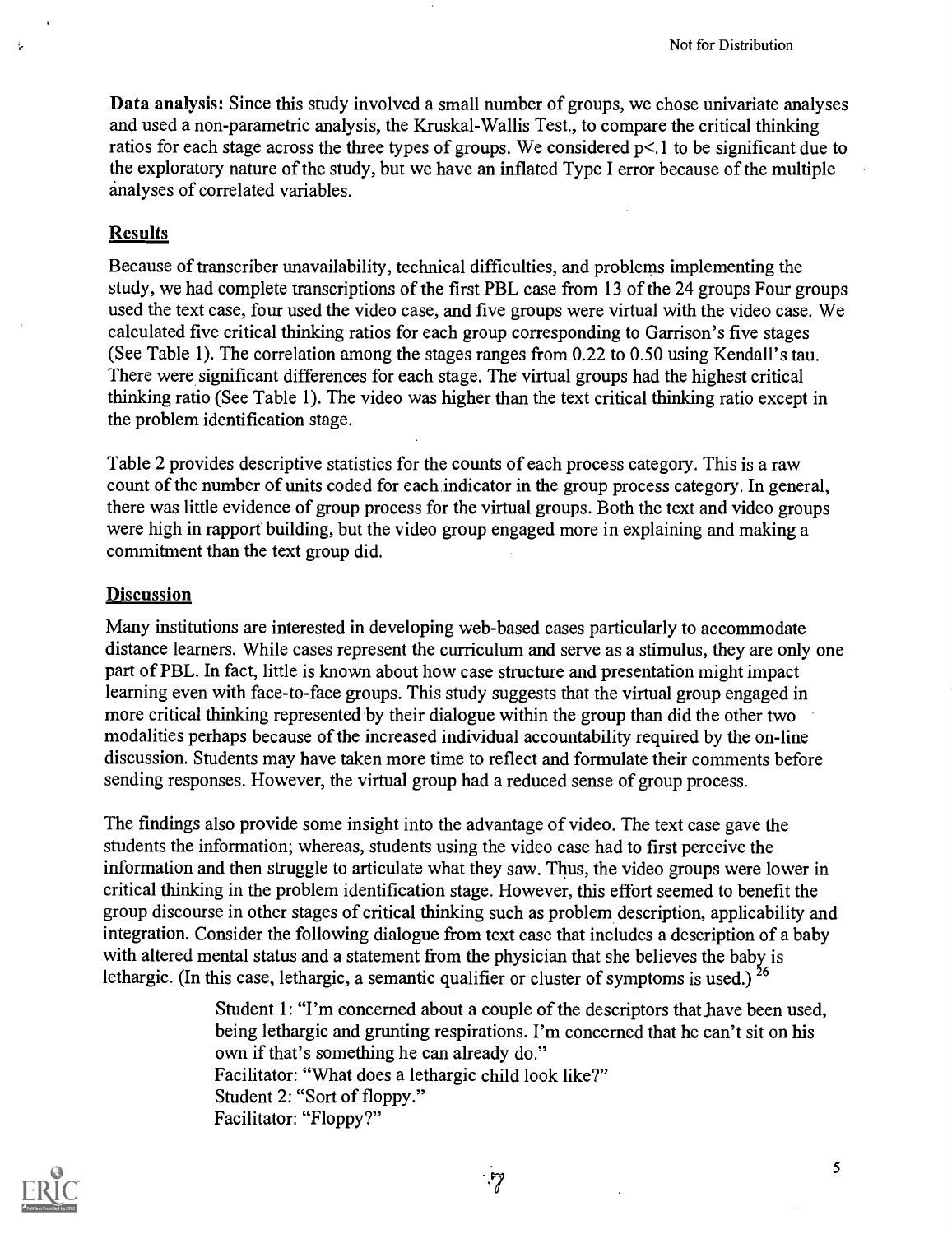Student 3: "Not real interested." Student 4: "Just not very responsive."

The facilitator has difficulty getting students to respond here. One has heard the word floppy in conjunction with lethargic but cannot describe what floppy means. Now, compare it to a discussion in a face-to-face video group after the group has watched a video of the baby with altered mental status, has heard the actor/physician say the baby is lethargic, and is questioning whether the baby is lethargic:

> Student 1: "No, because he is doing the things that, I mean he looked like he was trying to struggle and he looked like he had good tone. I mean when you put him back his feet went up."

Student 2: "He's more tending toward the lethargic rather than the irritable." Student 3: "He was still trying to wiggle around."

Student 4: "He wasn't crying."

Student 1: "He wasn't crying, wasn't pissed off, wasn't interacting, was sort of protesting."

Student 4: "Just breathing."

(The facilitator at this point begins to question students about what a normal eight-month-old should be doing. They played the video again and re-discussed his status.)

Students in the virtual group also had to perceive the information from the video case; however, each posted the facts from the case and their hypotheses before they could see the perceptions of others in the group. This component of the program encouraged individual accountability, but resulted in a high number of units in problem identification for each student. Therefore, the count of problem identification codable units often included redundant information for the virtual group.

The video information corresponded more closely to what students actually see in cases than did the text case, and the video component seemed to enhance the case discussion. Consider the following discussion:

> Student 1: "It sounds like he's breathing pretty hard, pretty fast." Student 2: "Yeah, he's making that noise. What was that noise, panting or maybe cooing?" Student 3: "Panting." Student 4: "Grunting."

This kind of discussion simply cannot happen with groups using a text case. In focus groups, students mentioned that the video cases made them feel as if they were caring for a real patient.<sup>27</sup>

Video has such a strong impact on learners because text actually is an abstract representation of reality.<sup>28</sup> Video brings the abstraction to a level where students can begin to describe. Dual Coding theory might suggest that having a visual example of abstract representations should promote retention of the concepts and assist students in constructing a mental niodel, especially when visual cues have a critical role in the diagnostic process. Norman found that experts benefited more from visual information than did students.<sup>29</sup> The obvious lack of clinical experience or visual examples could explain this difference and should encourage educators to include more visual examples of clinical concepts in their teaching.

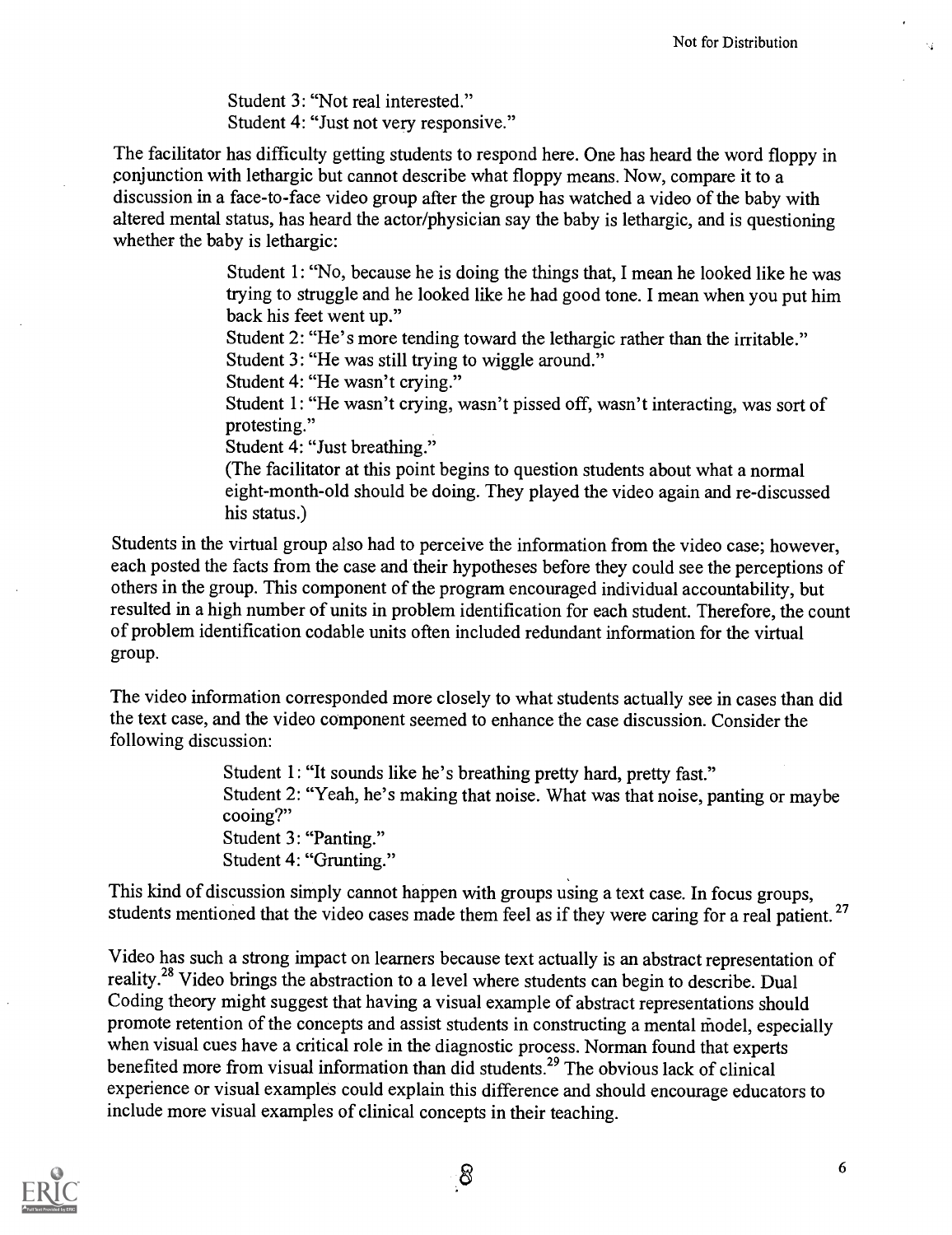The facilitator was the same for all groups because we were interested in the effects of distance and case modality without the intervening variable of facilitator effectiveness. However, by having a skilled facilitator, we may have compensated for some of the inherent weaknesses in the 'methods of case delivery. Alternatively, low group processing scores in the virtual group may reflect the facilitator's inexperience in developing group rapport on-line. Finally, even though this exercise was not graded, the fact that the facilitator was the course director may have affected student participation. Anderson (2001) has developed a code for assessing teaching presence that could aid us in identifying differences in facilitation in future studies.<sup>30</sup>

The case was kept constant for this study, but additional research would be necessary to determine whether the results could be generalized to other cases. Additionally, one could not generalize these results to computer-based cases that include different instructional strategies.

Our study examined the presence of critical thinking evident in group discourse, but we recognize other factors may enhance the learning process. We did not design the study to look at group process, but we can draw some observations. The virtual groups had far fewer units or statements in this category. Garrison (1997) believes that social climate is crucial in determining the success of a computer-based discussion.<sup>5</sup> This social presence is associated with the way students project themselves through the medium. Rourke (2001) created a code with 12 indicators to analyze the social presence in a computer conference.<sup>31</sup> Its use with the data presented here could improve our understanding of the impact of social presence on learning outcomes.

While virtual groups appear superior in critical thinking, several challenges to our results could arise. Students in virtual learning may have more carefully articulated their thoughts. About written communication, students interviewed in Fabro and Garrison's study said, "You have to think about your responses and articulate in such a way that you are able to get your response across" (p.  $46$ ).<sup>15</sup>

On the other hand, virtual students spent more time studying the case. The critical thinking ratios tend to adjust for the amount of discourse, but cannot adjust for the time that students may have spent in preparing their. comments. Virtual university courses allowed students to attend to class in their own time and that often led to procrastination in online courses.<sup>14</sup> Students in PBL groups often struggle with knowing how much self-directed learning is enough. When we simulated PBL in a virtual world, even within a structured week, we found students struggled with the amount of time they should spend working on the case simulations. The content of the case should challenge the student but allow them enough time to critically analyze and construct deep meaning.

Norman and Schmidt (2000) suggested that the quality of the case in PBL relates to group functioning through which time spent on individual study relates to achievement.<sup>32</sup> We have explored one small aspect of case quality, its mode of presentation. We believe the data support that the video enhances critical thinking in either face-to-face or virtual PBL groups.



Ł.

 $\mathcal{Q}$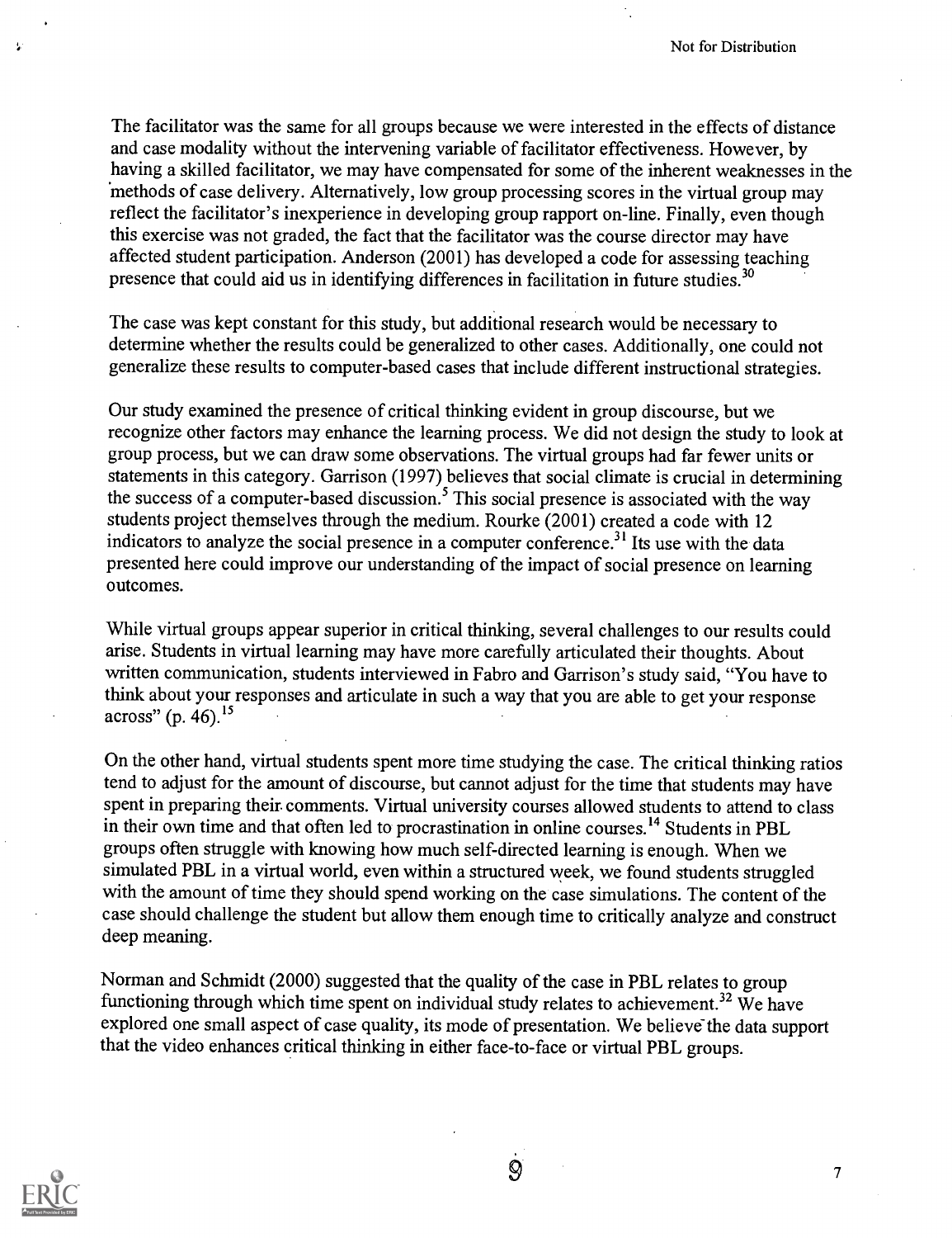### References

- <sup>1</sup> Olson A, Berkow R, & Woodhead J. The national general pediatric clerkship curriculum: Progress I implementation. Presented at the Annual Meeting of the Association of Medical School Pediatric Department Chairs and Council on Medical Student Education in Pediatrics in Bar Harbor, Florida, 1998.
- <sup>2</sup> Kamin CS, Deterding RD, Wilson B, Armacost M, & Breedon T. The development of a collaborative distance learning program to facilitate pediatric problem-based learning. Medical Education Online, 2 (1). Retrieved 12 May 1999 from the World Wide Web: http://med-ed-online.org/trend.htm#T0000008.
- <sup>3</sup> Barrows HS. (1990). Inquiry: The pedagogical importance of a skill central to clinical practice. Medical Education 1990; 24:3-5.
- <sup>4</sup> Miller MA. Outcomes evaluation: Measuring critical thinking. Journal of Advanced Nursing 1992; 17:1404-1407.
- <sup>5</sup> Garrison RD. Computer conferencing: The post-industrial age of distance education. Open Learning 1997 June; 3-11.
- $6$ Birgegard G & Lindquist U. Change in student attitudes to medical school after the introduction of problem-based learning in spite of low ratings. Medical Education 1998; 32:46-49.
- <sup>7</sup>Kamin CS, O'Sullivan PS, Younger M, & Deterding R. Measuring Critical thinking in problembased learning discourse. Teaching & Learning in Medicine 2001; 13:27-35.
- Garrison, DR. Critical thinking and adult education: A conceptual model for developing critical thinking in adult learners. International Journal of Lifelong Education 1991; 10(4):287- 303.
- <sup>9</sup> Dewey J. How we think. Boston: Health and Company, 1933.
- <sup>10</sup> Brookfield SD. Developing critical thinkers. San Francisco: Jossey-Bass, 1987.
- <sup>11</sup> Newman DR, Webb B, & Cochrane C. (1995). A content analysis method to measure critical thinking in face-to-face and computer-supported group learning. Interpersonal Computing and Technology 1995; 3(2): 56-77.
- $12$  Henri F. Computer conferencing and content analysis. In A.R. Kaye (Ed.), Collaborative learning through computer conferencing. Heidelberg: Springer-Verlag, 1991.
- $13$  Newman DR, Johnson C, Webb B, & Cochrane C. Evaluating the Quality of Learning in Computer supported co-operative learning. Journal of the American Society for Information Science 1997; 48(6):484-495.
- $14$  Bullen M. Participation and critical thinking in online university distance education. Journal of Distance Education 1998; 13(2): 1-32.
- <sup>15</sup> Fabro KG & Garrison DR Computer conferencing and higher-order learning. Indian Journal of Open Learning 1998; 7(1):41-53.
- <sup>16</sup> Paivio A. Dual coding theory: Retrospect and current status. Canadian Journal of Psychology 1991; 45(3): 255-287.

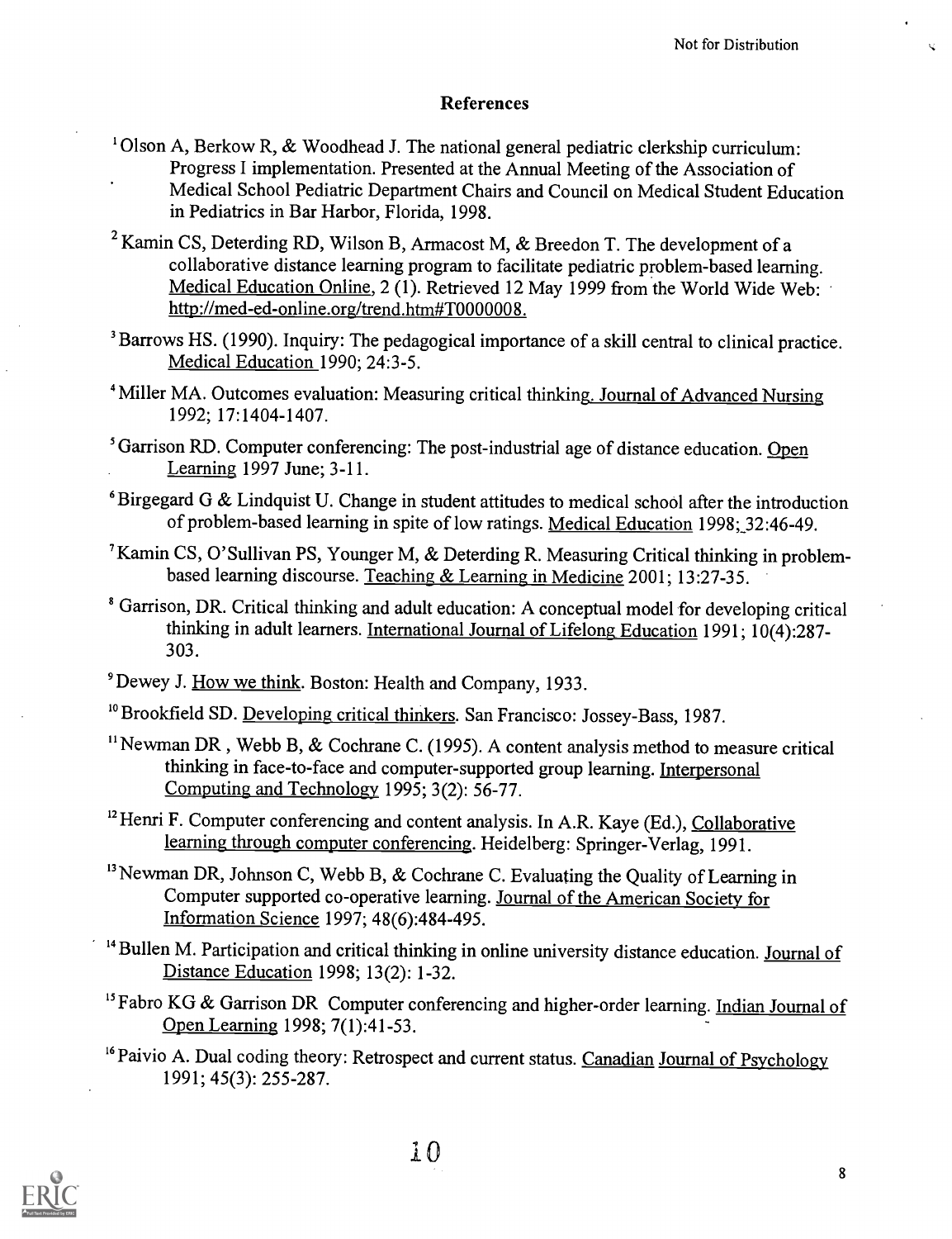- $17$  Sazabo M & Kanuka H. Effects of violating screen design principles of balance, unity, and focus on recall learning, study time, and completion rates. Journal of Educational Multimedia and Hypermedia 1998; 8(1):23-42.
- <sup>18</sup> Bagui S. Reasons for increased learning using multimedia. Journal of Educational Multimedia and Hypermedia 1998; 7(3):89-92.
- <sup>19</sup> Levie W. Research on pictures: A guide to the literature. In H. Houghton & D. Willows (Eds.), The psychology of illustration: vol.2 instructional issues. New York: Springer-Verlag, 1987.
- <sup>20</sup> Steinberg ER. Computer-assisted instruction: A synthesis of theory, practice, and technology. Hillsdale, NF: Lawrence Erlbaum, 1991.
- <sup>21</sup> Mayer RE & Sims VK. For whom is a picture worth a thousand words? Extensions of a dualcoding theory of multimedia learning. Journal of Educational Psychology 1994; 86(3):389-401.
- <sup>22</sup> LeeSing AC & Miles CA. The relative effectiveness of audio, video, and static visual computer-mediated presentations. Canadian Journal of Education 1999; 24(3):212-221.
- $23$  Bowdish BE, Chauvin SW, Kreisman N, & Britt M. Gullivers travels: Travels towards a remote environment of problem based learning in medical education. Paper presented at the annual meeting of the American Educational Research Association, Seattle, WA April 2001.
- <sup>24</sup> Sakowski HA, Rich EC,  $&$  Turner PD. Web-based case simulations for a primary care clerkship. Academic Medicine 2001; 76:547.
- <sup>25</sup> Wales CE, Nardi AH,  $\&$  Stager RA. Emphasizing critical thinking and problem-solving. In L. Curry, J. F. Wergin & Associates (Eds.), Educating Professionals: Responding to new expectations for competence and accountability (pp. 178-226). San Francisco: Jossey-Bass Publishers, 1993.
- <sup>26</sup> Chang RW, Bordage G, & Connell KJ. The importance of early problem representation during case presentation. Academic Medicine 1998; 73(10):S109-211.
- <sup>27</sup> Kamin, C.S., Deterding, R., & Lowry, M. (in press). Student perceptions of a virtual PBL experience. Academic Medicine.
- <sup>28</sup> Presno C. Bruner's three forms of representation revisited: Action, pictures, and words for effective computer instruction. Journal of Instructional Psychology 1997; 24(2):112-118.
- <sup>29</sup> Norman GR, Brooks LR, Cunnington PW, Shali V, Marriott, M, & Regehr G. Expert-novice differences in the use of history and visual information from patients. Academic Medicine 1996; 71(10): S62-64.
- $30$  Anderson T, Rourke L, Garrison DR, & Archer W. Assessing teaching presence in a computer conferencing context. Journal of Asynchronous Learning Networks 5 (2). (http://www.aln.org/alnweb/journal/jaln-vol5issue2v2.htm). Accessed 1102/02.
- $31$  Rourke L, Anderson T, Garrison R, & Archer W. Assessing social presence in asynchronous text-based, computer conferencing. Journal of Distance Education 1999; 14(3): 51-70.
- <sup>32</sup> Norman GR & Schmidt HG. Effectiveness of problem-based learning curricula: theory, practice, and paper darts. Medical Education 2000 Sept 34(9):721-8.



1 1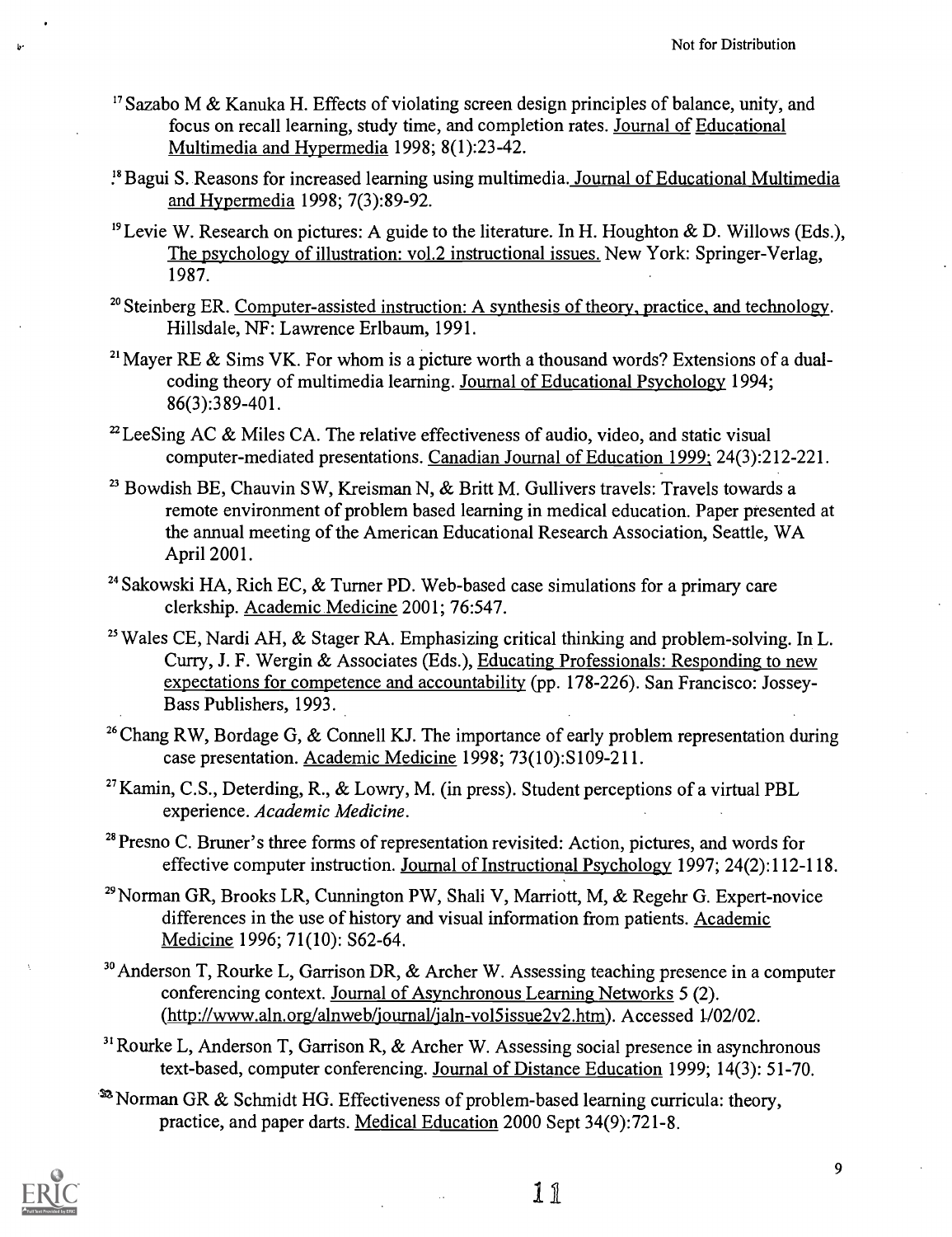| <b>Critical Thinking Stage</b> | Group   | ${\bf N}$               | <b>Mean CT Ratios</b> | Std. Dev.   | $\mathbf{p}$ |
|--------------------------------|---------|-------------------------|-----------------------|-------------|--------------|
| Problem Identification         | text    | $\overline{\mathbf{4}}$ | .49                   | .19         |              |
|                                | video   | $\overline{\mathbf{4}}$ | .29                   | .18         |              |
|                                | virtual | 5                       | .92                   | $\cdot .18$ |              |
|                                |         |                         |                       |             | 0.013        |
| <b>Problem Description</b>     | text    | $\overline{\mathbf{4}}$ | .56                   | .23         |              |
|                                | video   | $\overline{\mathbf{4}}$ | .69                   | .03         |              |
|                                | virtual | 5                       | .95                   | .05         |              |
|                                |         |                         |                       |             | 0.017        |
| <b>Problem Exploration</b>     | text    | $\overline{\mathbf{4}}$ | .52                   | .17         |              |
|                                | video   | $\overline{\mathbf{4}}$ | .56                   | .12         |              |
|                                | virtual | $\mathfrak{S}$          | .80                   | .15         |              |
|                                |         |                         |                       |             | 0.045        |
| Applicability                  | text    | $\overline{\mathbf{4}}$ | $.64+$                | .19         |              |
|                                | video   | $\overline{\mathbf{4}}$ | .81                   | .05         |              |
|                                | virtual | 5                       | .92                   | .11         |              |
|                                |         |                         |                       |             | 0.067        |
| Integration                    | text    | $\overline{\mathbf{4}}$ | .67                   | .04         |              |
|                                | video   | $\overline{\mathbf{4}}$ | .74                   | .15         |              |
|                                | virtual | 5                       | .87                   | $.10$       |              |
|                                |         |                         |                       |             | $0.059$      |

Table I. Critical Thinking (CT) Ratios by Groups for Each Stage of CT

Note: p values obtained from Kruskal-Wallis Test



÷,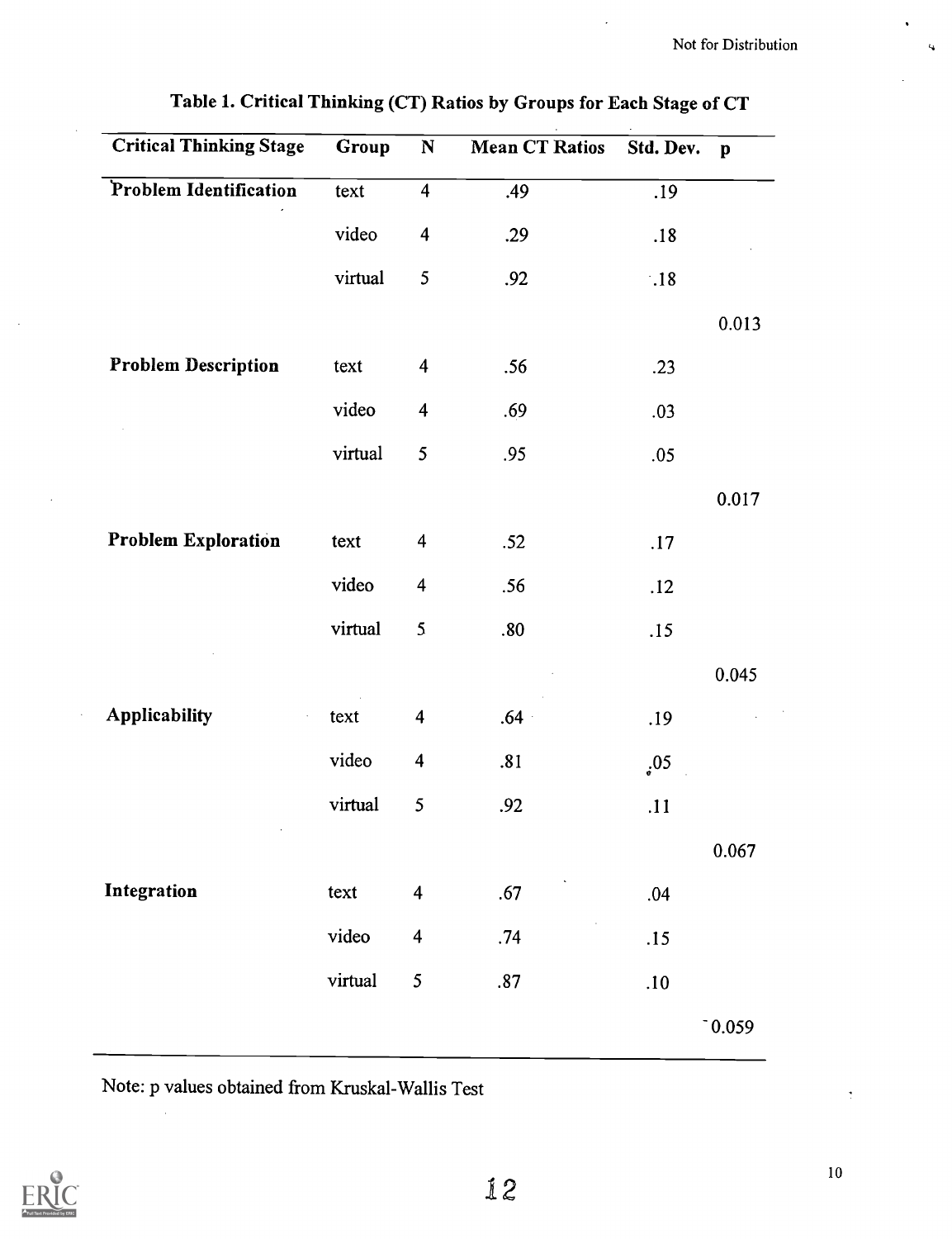| Group   | Rapport         | <b>Explaining</b> | <b>Negotiating</b>     | Making a      |
|---------|-----------------|-------------------|------------------------|---------------|
|         | <b>Building</b> | <b>Process</b>    | <b>Learning Issues</b> | Commitment    |
|         | Mean (sd)       | Mean $(sd)$       | Mean (sd)              | Mean (sd)     |
| Text    | 72.14(55)       | 39.00 (17.64)     | 1.29(2.98)             | 10.29(12.13)  |
| Video   | 72.71 (47.56)   | 56.29 (43.19)     | .43(1.13)              | 28.14 (28.70) |
| Virtual | 5.1(4.1)        | 12.11(6.37)       | $\boldsymbol{0}$       | 1.56(2.13)    |

Table 2. Group Process Issues: Mean counts by groups

 $\sim$   $\sim$ 



 $\frac{1}{2}$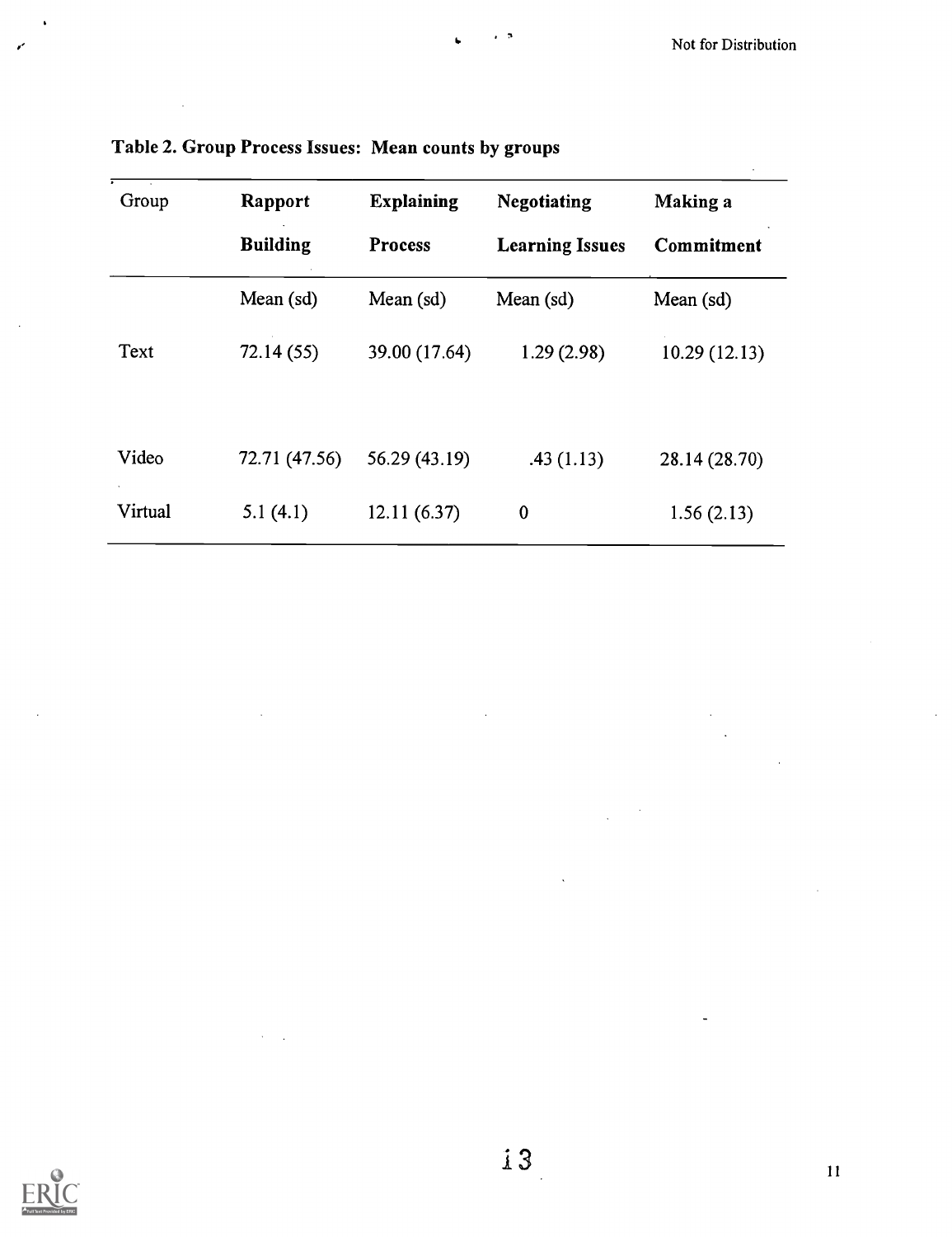|                                                                                                                                                                                        | U.S. Department of Education<br>Office of Educational Research and Improvement (OERI)<br>National Library of Education (NLE)<br><b>Educational Resources Information Center (ERIC)</b>                                                                                                                                                                                                                                            |                                                                                                           |  |  |  |
|----------------------------------------------------------------------------------------------------------------------------------------------------------------------------------------|-----------------------------------------------------------------------------------------------------------------------------------------------------------------------------------------------------------------------------------------------------------------------------------------------------------------------------------------------------------------------------------------------------------------------------------|-----------------------------------------------------------------------------------------------------------|--|--|--|
| REPRODUCTION RELEASE<br>TM033851<br>(Specific Document)                                                                                                                                |                                                                                                                                                                                                                                                                                                                                                                                                                                   |                                                                                                           |  |  |  |
| DOCUMENT IDENTIFICATION:                                                                                                                                                               |                                                                                                                                                                                                                                                                                                                                                                                                                                   |                                                                                                           |  |  |  |
| Does Project L.I.V.E.<br>Title:<br>in PBL Groups                                                                                                                                       | ase Modality                                                                                                                                                                                                                                                                                                                                                                                                                      | Thin King<br>riffical                                                                                     |  |  |  |
| Author(s):                                                                                                                                                                             | Carol Kamin, Ed.D. Patricia O'Sullivan, Ed.D.                                                                                                                                                                                                                                                                                                                                                                                     | <u>Kobin I</u><br>Eterdina, 141                                                                           |  |  |  |
| Corporate Source:                                                                                                                                                                      |                                                                                                                                                                                                                                                                                                                                                                                                                                   | <b>Publication Date</b>                                                                                   |  |  |  |
| University                                                                                                                                                                             | plorado School of Medicine                                                                                                                                                                                                                                                                                                                                                                                                        | –02                                                                                                       |  |  |  |
| REPRODUCTION RELEASE:<br>M.                                                                                                                                                            |                                                                                                                                                                                                                                                                                                                                                                                                                                   |                                                                                                           |  |  |  |
| reproduction release is granted, one of the following notices is affixed to the document.<br>of the page.<br>The sempte sticker shown below will be<br>effect to all Lovel 1 documents | and electronic media, and sold through the ERIC Document Reproduction Service (EDRS). Credit is given to the source of each document, and, if<br>If permission is granted to reproduce and disseminate the identified document, please CHECK ONE of the following three options and sign at the bottom<br>The comple sticker shown below will be<br>critical to all Lovel 2A documents                                            | The semple sticker shown below will be<br>critical to all Lovel 2B documents                              |  |  |  |
| PERMISSION TO REPRODUCE AND<br>DISSEMINATE THIS MATERIAL HAS<br><b>BEEN GRANTED BY</b>                                                                                                 | PERMISSION TO REPRODUCE AND<br>DISSEMINATE THIS MATERIAL IN<br>MICROFICHE, AND IN ELECTRONIC MEDIA<br>FOR ERIC COLLECTION SUBSCRIBERS ONLY.<br><b>HAS BEEN GRANTED BY</b>                                                                                                                                                                                                                                                         | PERMISSION TO REPRODUCE AND<br>DISSEMINATE THIS MATERIAL IN<br><b>MICROFICHE ONLY HAS BEEN GRANTED BY</b> |  |  |  |
|                                                                                                                                                                                        |                                                                                                                                                                                                                                                                                                                                                                                                                                   |                                                                                                           |  |  |  |
| $a^{\alpha}$                                                                                                                                                                           |                                                                                                                                                                                                                                                                                                                                                                                                                                   |                                                                                                           |  |  |  |
| TO THE EDUCATIONAL RESOURCES<br><b>INFORMATION CENTER (ERIC)</b>                                                                                                                       | TO THE EDUCATIONAL RESOURCES<br><b>INFORMATION CENTER (ERIC)</b>                                                                                                                                                                                                                                                                                                                                                                  | TO THE EDUCATIONAL RESOURCES<br><b>INFORMATION CENTER (ERIC)</b>                                          |  |  |  |
|                                                                                                                                                                                        | 2A                                                                                                                                                                                                                                                                                                                                                                                                                                | 28                                                                                                        |  |  |  |
| Level 1                                                                                                                                                                                | Lovol 2A                                                                                                                                                                                                                                                                                                                                                                                                                          | Lovel 2B                                                                                                  |  |  |  |
|                                                                                                                                                                                        |                                                                                                                                                                                                                                                                                                                                                                                                                                   |                                                                                                           |  |  |  |
|                                                                                                                                                                                        |                                                                                                                                                                                                                                                                                                                                                                                                                                   |                                                                                                           |  |  |  |
| Check here for Level 1 release, parmitting<br>reproduction and dissemination in microfiche or other<br>ERIC crchival media (e.g., electronic) and paper<br>copy.                       | Chack hare for Leval 2A relacce, parmitting<br>reproduction and discomination in microfiche and in<br>electronic media for ERIC creativel collection<br>subcoribors only                                                                                                                                                                                                                                                          | Check here for Level 2B release, permitting<br>reproduction and dissemination in microfiche only          |  |  |  |
|                                                                                                                                                                                        | Documents will be processed as indicated provided reproduction quality permits.<br>If parmission to reproduce is granted, but no box is checked, documents will be processed at Level 1.                                                                                                                                                                                                                                          |                                                                                                           |  |  |  |
| to satisfy information needs of educators in response to discrete inquiries.                                                                                                           | I hereby grant to the Educational Resources Information Center (ERIC) nonexclusive parmission to reproduce and disseminete this document<br>as indicated above. Reproduction from the ERIC microfiche or electronic media by parsons other than ERIC employees and its system<br>contractors requires parmission from the copyright holder. Exception is made for non-profit reproduction by libraries and other service agencies |                                                                                                           |  |  |  |
| <b>Signcturo</b><br>Sign<br>amio                                                                                                                                                       | Printed Neme/Pooltlan/Title:                                                                                                                                                                                                                                                                                                                                                                                                      |                                                                                                           |  |  |  |
| here, එ<br>Orghner tien/Addross:<br>nlease<br>O                                                                                                                                        | <u>'s lerado</u> -Som,<br>Pediatrics<br>$1056^{\prime}E$ .19th Ave, B-158<br>E-Moil Address:                                                                                                                                                                                                                                                                                                                                      | 4550014<br>FAX:<br>Dote:                                                                                  |  |  |  |

Denver, CO 80218

 $\bullet$ 

| × |
|---|
|---|